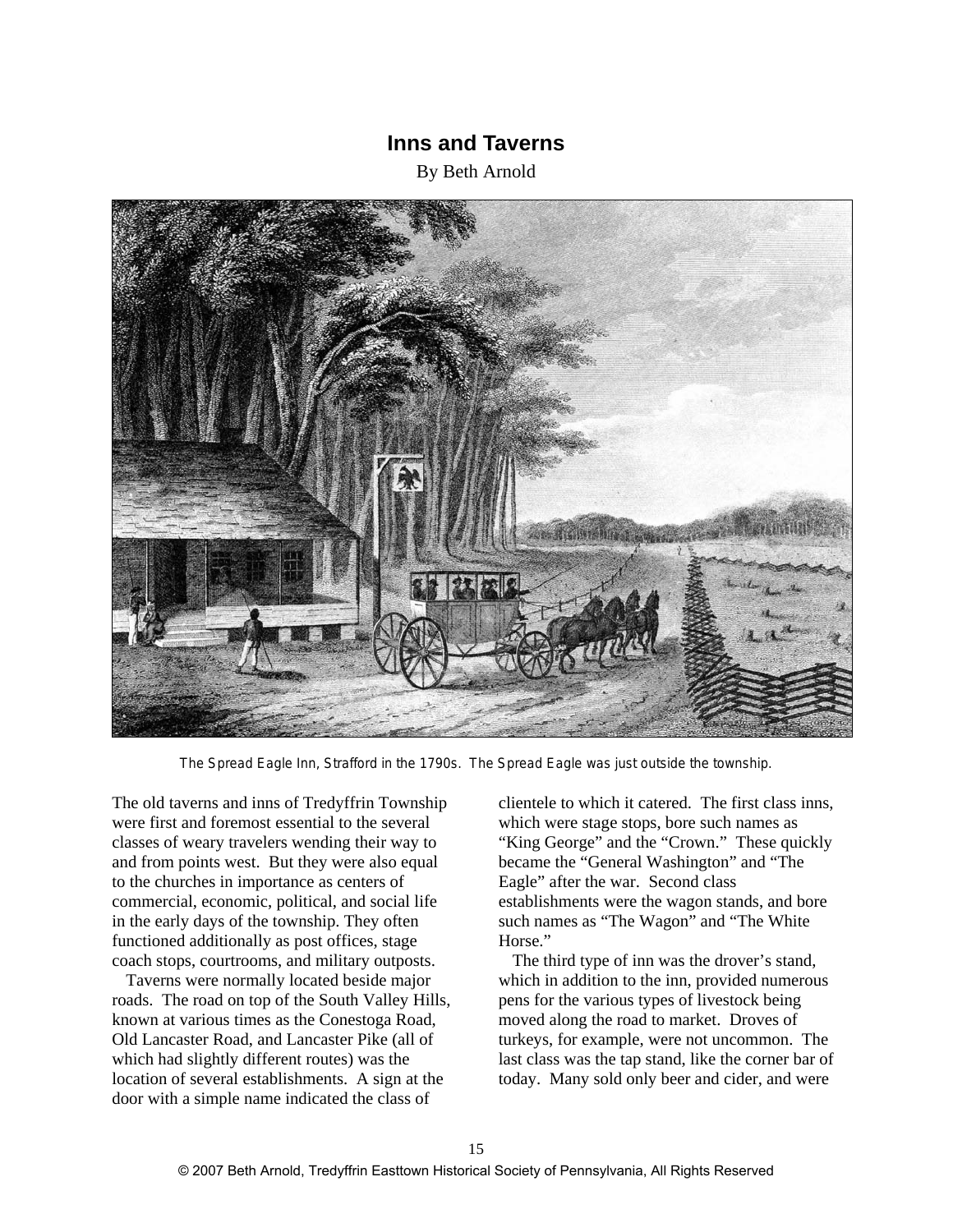known by such names as the "The Jolly Pot" and the "Cat and Fiddle."



# **The Lamb Tavern**

The Lamb Tavern itself lies just outside the township lines, but the yard and outbuildings were within. It was the easternmost of the Tredyffrin stands on the road to Lancaster and outgrew its original log buildings. In the early days, wagoners hauling pig iron from Warwick and Coventry to Philadelphia frequented the tavern. It remained open into the 1900s when it was converted into a private residence. The tavern was variously known as the Rees store, "The Lamb," and later "Roughwood."

A Pennsylvania German named Jacob Clinger purchased it in 1815. He and his wife built a new tavern and transferred it into a first class stand for stagecoaches. Later it became a summer home for wealthy Philadelphians, and in 1928 was restored first by the renowned architect R. Brognard Okie, and later by Okie expert William Woys Weaver, who still owns many original artifacts.



Roughwood, 2006

#### **The Drove Inn**

There were actually two inns called The Drove. The Reese family was associated with the inns, John Reese being the first licensee in 1807, and his son, John Reese junior, the last in 1837. It was turned into a school when business declined with the coming of the railroad.

# **The Blue Ball**

Continuing westward we come to one of the oldest taverns in the county, the Halfway House, so named because it was equidistant between the Brandywine and the Schuylkill Rivers, and half way between St. Peter's and St. David's Episcopal Churches. During the French and Indian War this inn was the mustering place for the troops and Generals Forbes and Stanwix.

In 1757 the license was granted to Thomas Wilkinson, and he renamed the inn the Blue Ball. In 1760 Bernard Van Leer bought the property and leased it to a number of tenant innkeepers, the last of whom was his son-in-law Moses Moore, whose wife inherited the property in 1790. When Moore learned that the new Lancaster Turnpike would bypass the old inn, he sold it and located the second Blue Ball Inn at the other end of the property, on the Old Lancaster Road.



First Blue Ball Inn, 2006

The first Blue Ball Inn survives as a muchaltered private home on Glenn Avenue across from Oak Knoll. The second inn, located in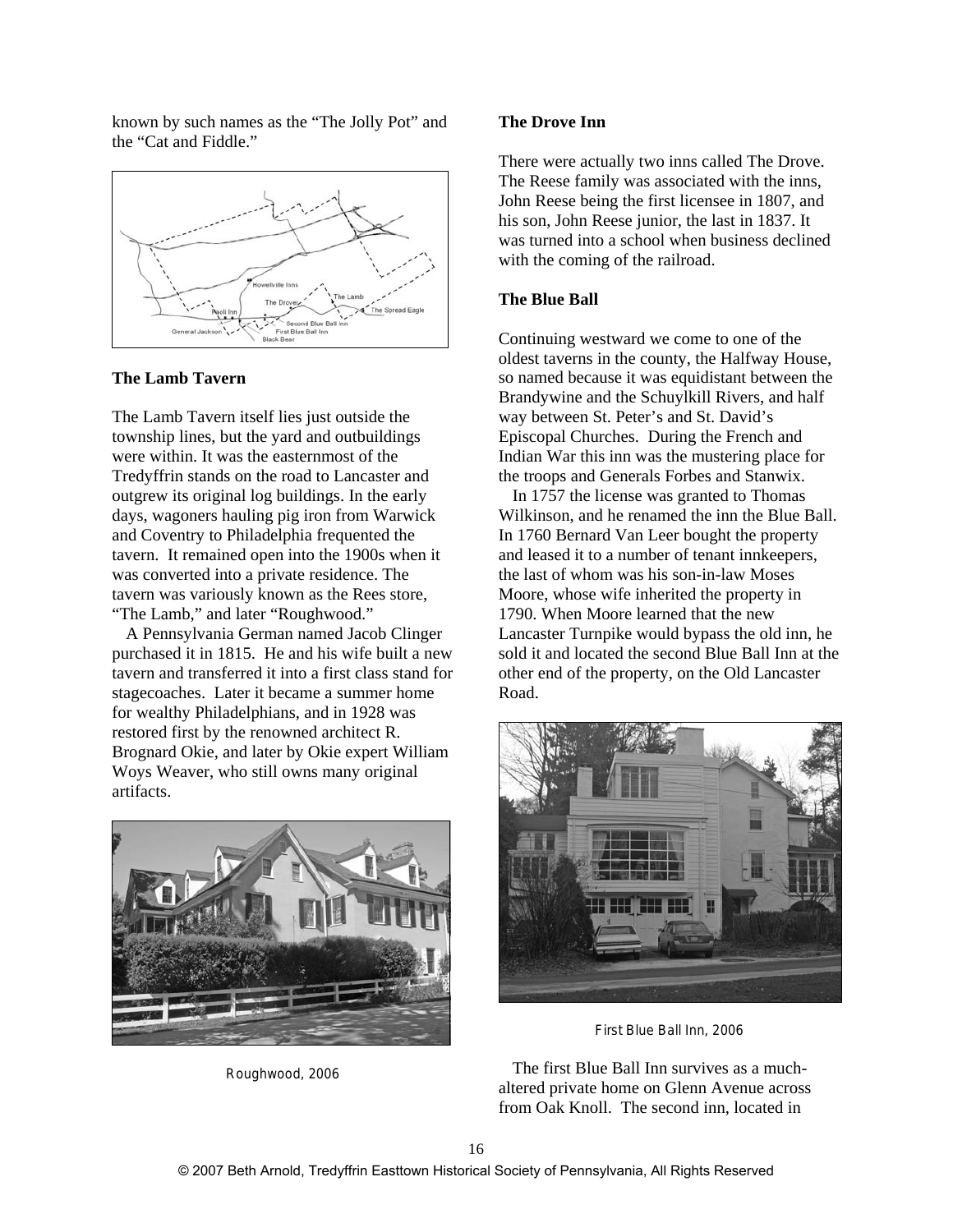Daylesford, became easily the most infamous of the inns, but not until it fell into the hands of Priscilla Moore Robinson around 1826. "Miss Prissey" catered to peddlers and wagoners, many of whom would have been flush with cash from selling wares in the city. It is alleged that many of these men were never heard of again. Was that because each of Miss Prissey's three husbands disappeared mysteriously? Or did Miss Prissy indeed profit from the money?

In the 1830s Prissey got very angry at the new railroad that took away business. The issue came to a head when her pet heifer strayed onto the tracks in front of an approaching engine and was killed. When she did not get what she thought was her just recompense she greased the rails with the tallow from the cow so that no trains could pass. She soon received cash for the cow.



A 1900 Locomobile outside the Second Blue Ball Inn

## **The Black Bear**

The Black Bear stood just below the 18th milestone of the Lancaster Turnpike on what is now route 252. An old house, it was first named "The Bear" in 1785 by Thomas Pennington, who put a large sign out front with "Bear" in gilt letters. First considered a teamster's watering hole, this tavern became a popular place for auctions, and many newspapers advertised sales to be held at the Black Bear in Tredyffrin. It was torn down in 1877.

## **The General Jackson**

Unlike the quiet, candlelit stone inns that are preserved today, the inns of yesteryear were boisterous, colorful places. A great cloud of dust, shouting men, barking dogs, scattering chickens, and a tooting horn accompanied the arrival of a stagecoach.

One such place, anchoring the eastern end of Paoli 175 years ago was "The General Jackson Inn." It was a well-run place offering additional meeting rooms for the likes of the Farmer's Lodge, and the Free and Accepted Masons.



General Jackson Inn, 1888

## **The Paoli Inn**

The Paoli Inn anchored the western end of the Paoli stretch of the Lancaster Pike. It stood on the northwest corner of Route 30 and North Valley Road. Opening on St. Patrick's Day, 1769 it was owned by Joshua Evans, son of one of the earliest immigrants to Chester County. During the evening celebrations on the opening day a toast was made to General Pasquali Paoli, the Corsican general and champion of liberty. Evans liked the name and association, so the Paoli Inn it became.

When the new Lancaster Pike was built in 1794 it went directly in front of the two Paoli taverns,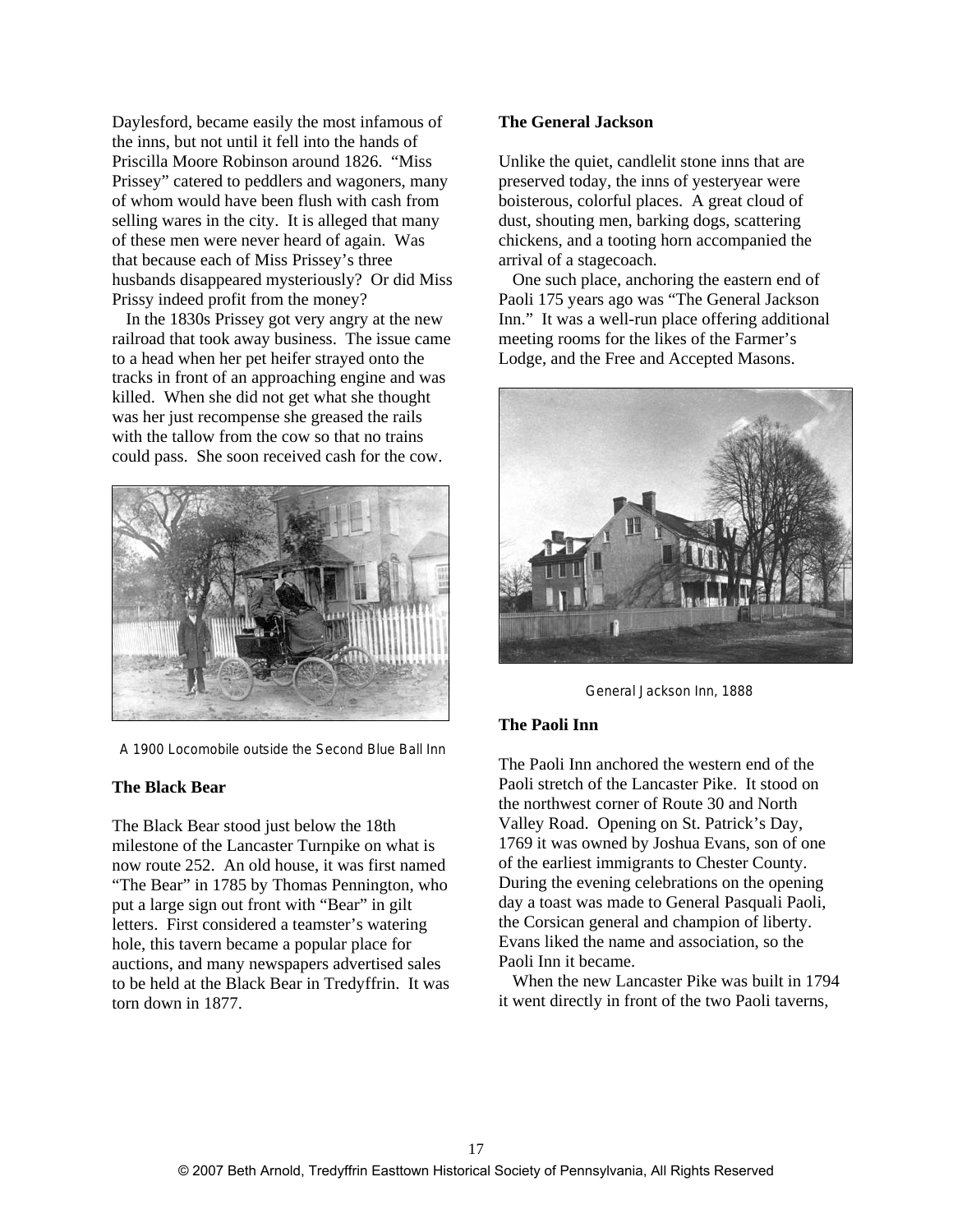

Paoli Inn, 1888

and they entertained a lively, sometimes downright rowdy rivalry. Joshua Evans junior ensured the continued success of the Paoli Inn by getting the railroad to pass by his door. It is said that good dinners and alcohol helped to persuade the surveyors to move the route from its original line in the Great Valley to the ridge of the South Valley Hills.

In 1832 the "Paoli" became the terminus of the Pittsburgh stagecoach line. Passengers were then taken from Paoli to Philadelphia by horse-drawn railroad cars.

Trains of huge Conestoga freight wagons – horse and mule drawn – transported nearly all of the freight and kept inns like "The Drover" and "The Bear" thriving.



An Election Entertainment by William Hogarth. Taverns, such as the Paoli Inn, were used for auction sales and as polling stations.Pennsylvania passed a law in 1750 which forbade tavern keepers from engaging in "a pernicious custom [dispensing strong liquor] ... to excite such a bid at Vendues [auctions] to advance the Price." This Hogarth print illustrates an English custom, providing liquor to voters at a polling place. In Pennsylvania, tavern keepers were not allowed by law to give voters "strong drink."